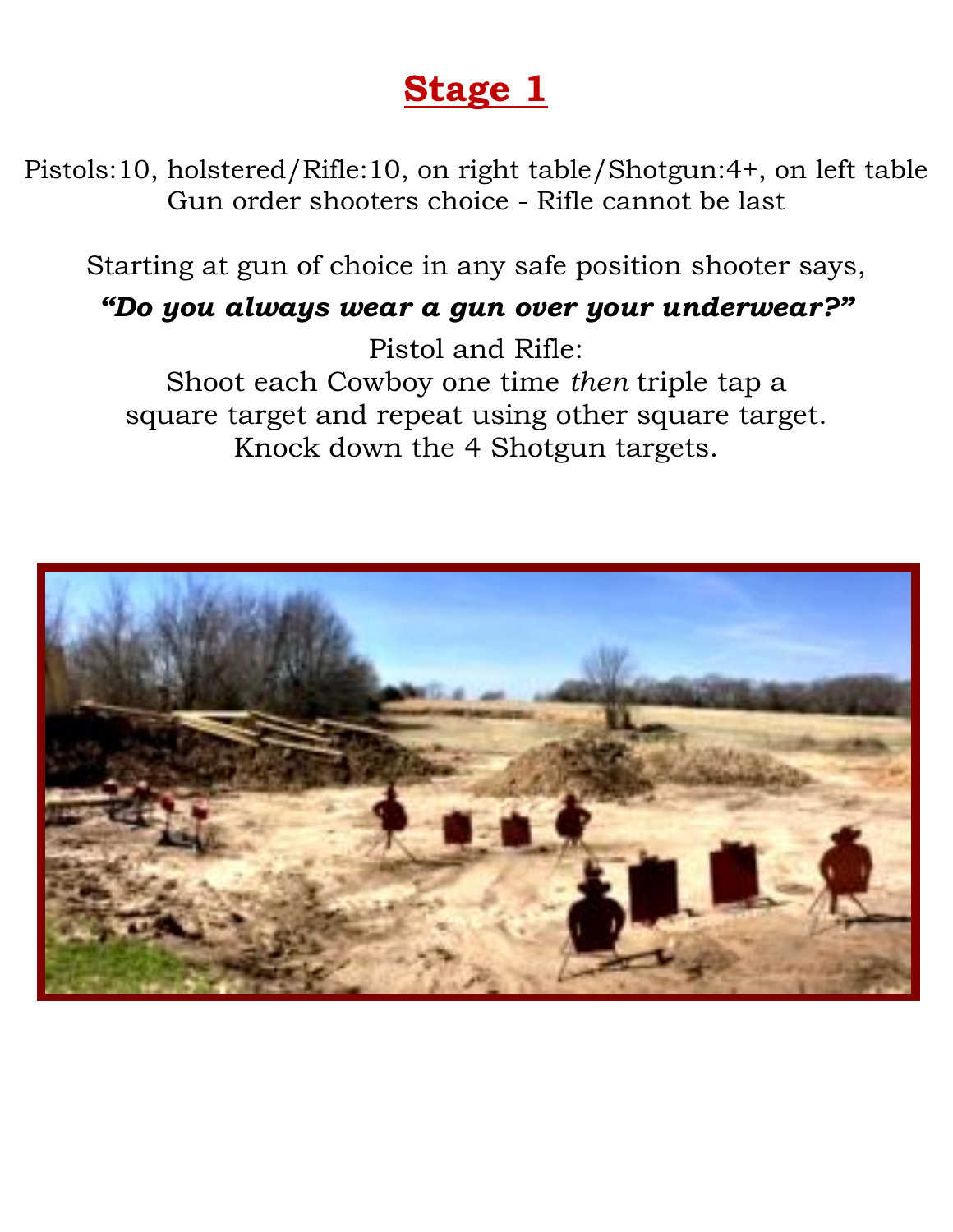Pistols:10, Center Bar/Rifle:10, Center Bar/Shotgun:4+,right side of Bar

Starting at Center Bar with hands on Bar shooter says *"I can't afford to let you get killed unless I do it!"*

Shooter will engage the Pistol targets in a Progressive Sweep starting on nearest target. (1 on one, 2 on two, 3 on three, 4 on four) Make Pistols safe (Holsters or Bar) Continue sweep with Rifle (5 on five, 6 on six - with a reload on last shot.) Make Rifle safe. Move to Right side of Bar and engage the Shotgun targets until down. Make Shotgun safe.

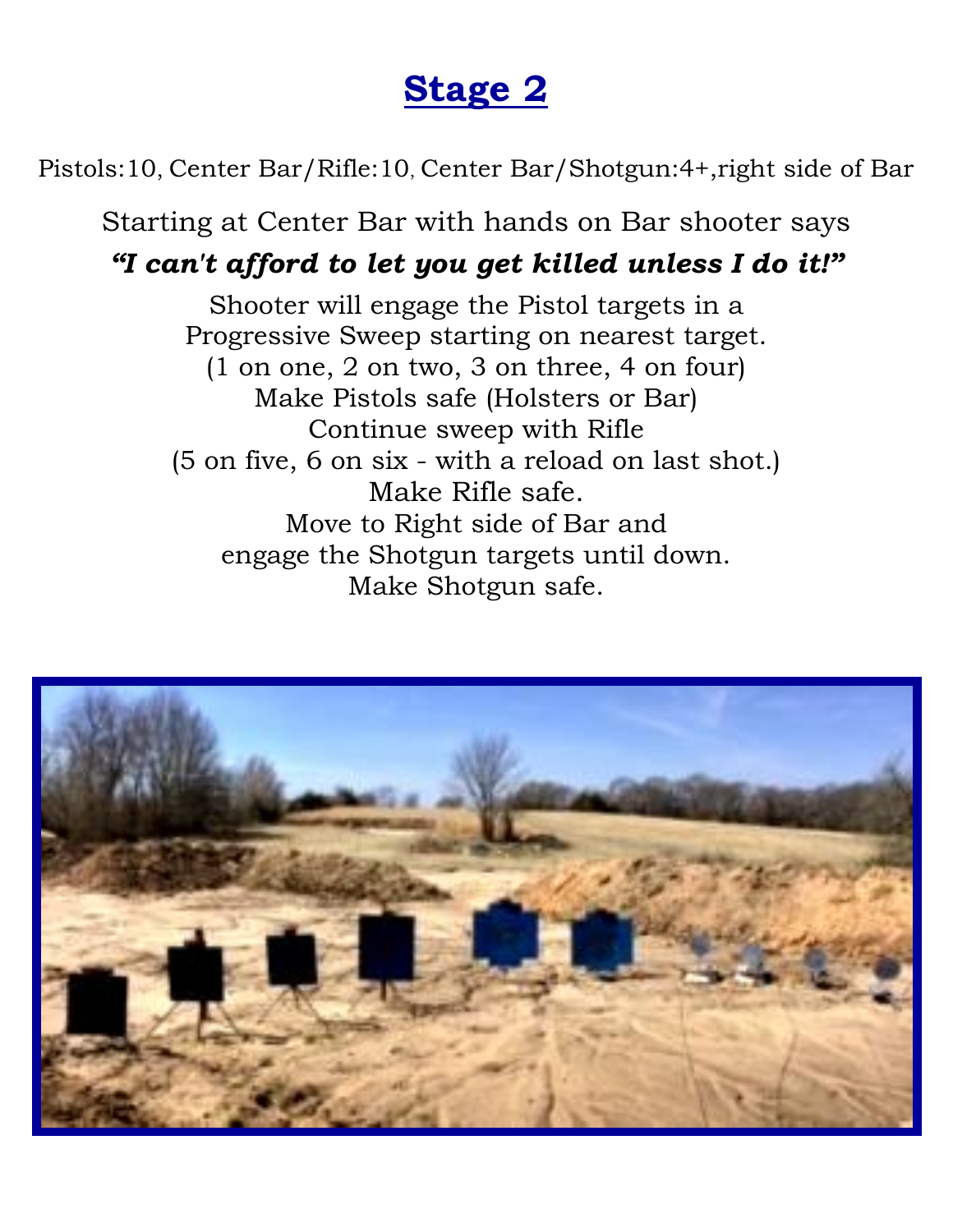Rifle:10, in hand / Pistols:10, Holstered / Shotgun:4+, right window/ Starting at the left window with Rifle in hand shooter says,

### *"Well it's nice to find a fella with a keen sense of humor!"*

At the beep shooter will engage Rifle targets with 3 shots on the left target *then*  1 shot on each remaining target and repeat. Make Rifle safe. Move left to the Pistol target and shoot the same as Rifle. Shooter will then move to the right window and knock down the Shotgun targets. Make Shotgun safe.

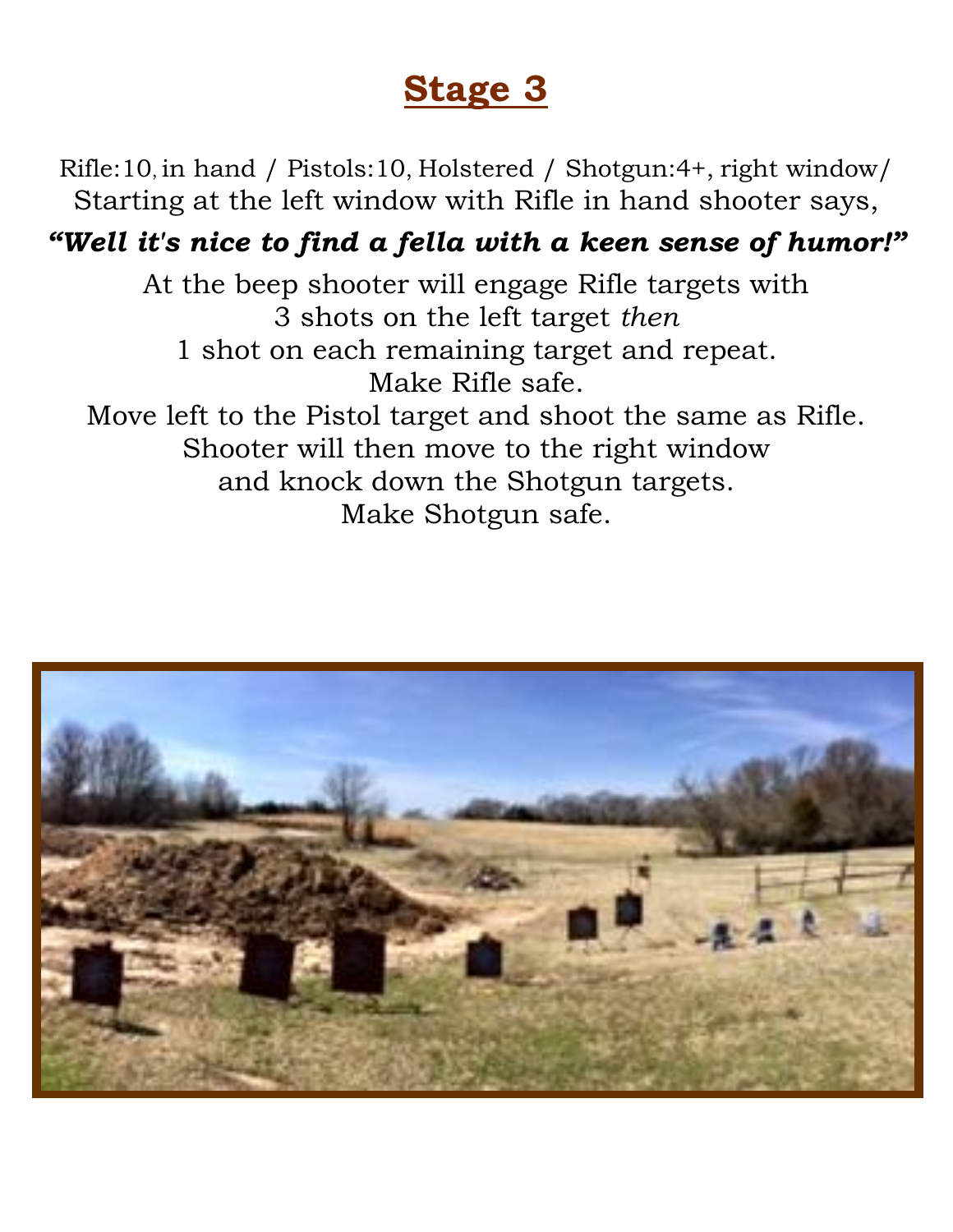Pistols:10, holstered / Rifle:10, on table / Shotgun: 2+, on table Starting behind table at Texas Surrender shooter says,

#### *"I'll take a marker against your share of the gold"*

At the beep shooter will engage the Pistol targets in a 3-4-3 Sweep. Shoot Rifle targets the same as Pistol. Make Rifle safe. Retrieve Shotgun and knock down the Shotgun targets. Make Shotgun safe.

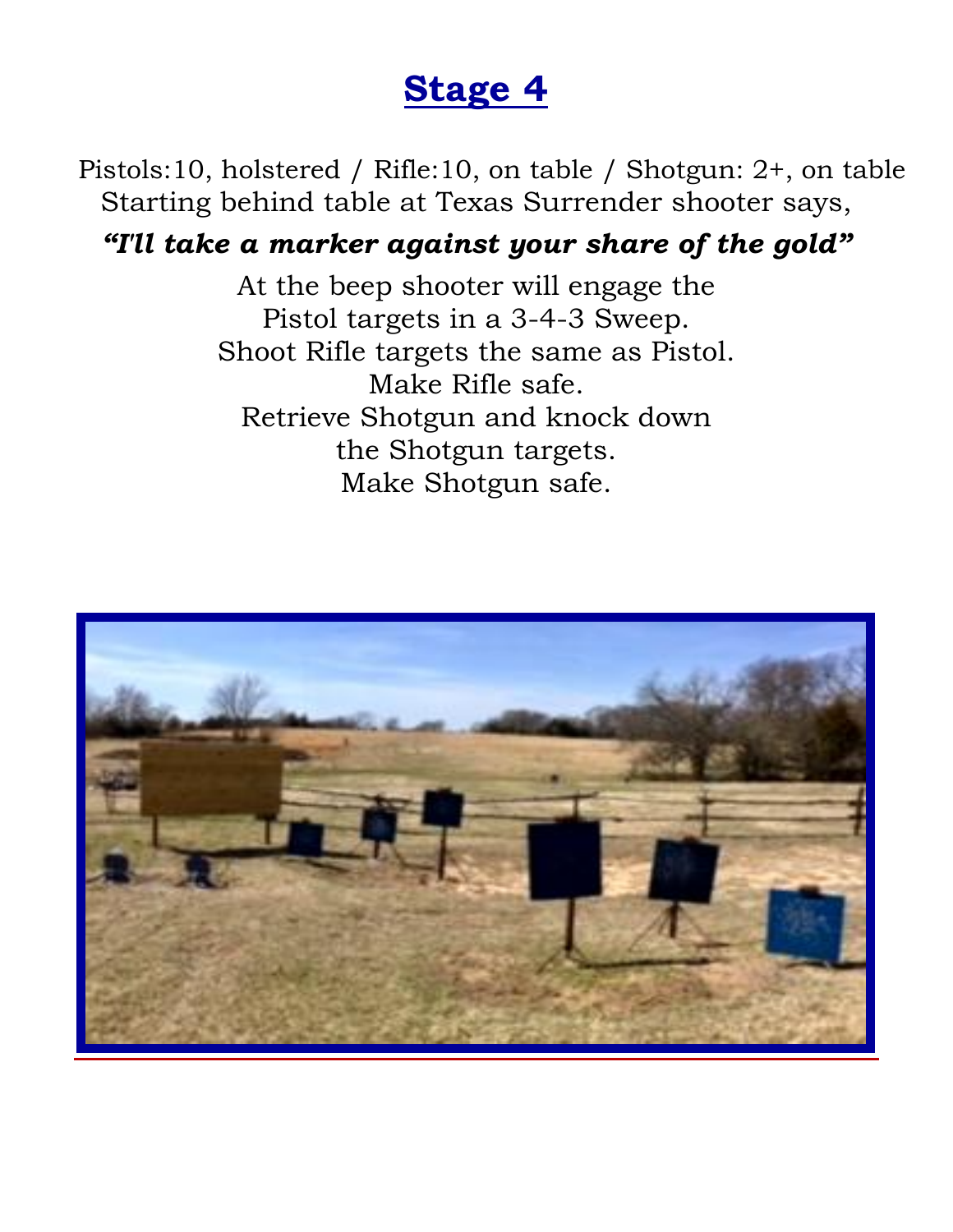Pistols:10,holstered/Rifle:10, on left table/ Shotgun:6+, on left table Starting at the Pistol targets with hands on hat shooter says,

### *"One's a gamble, the others a sure thing!"*

At the beep shooter will engage the Pistol targets with a Double Tap to each target in any order. Move left to the Rifle table and shoot Rifle targets the same as Pistol. Make Rifle safe. Engage 2 Shotgun targets on left until down. Safely move with Shotgun and knock down the 4 right Shotgun targets. Make Shotgun safe.